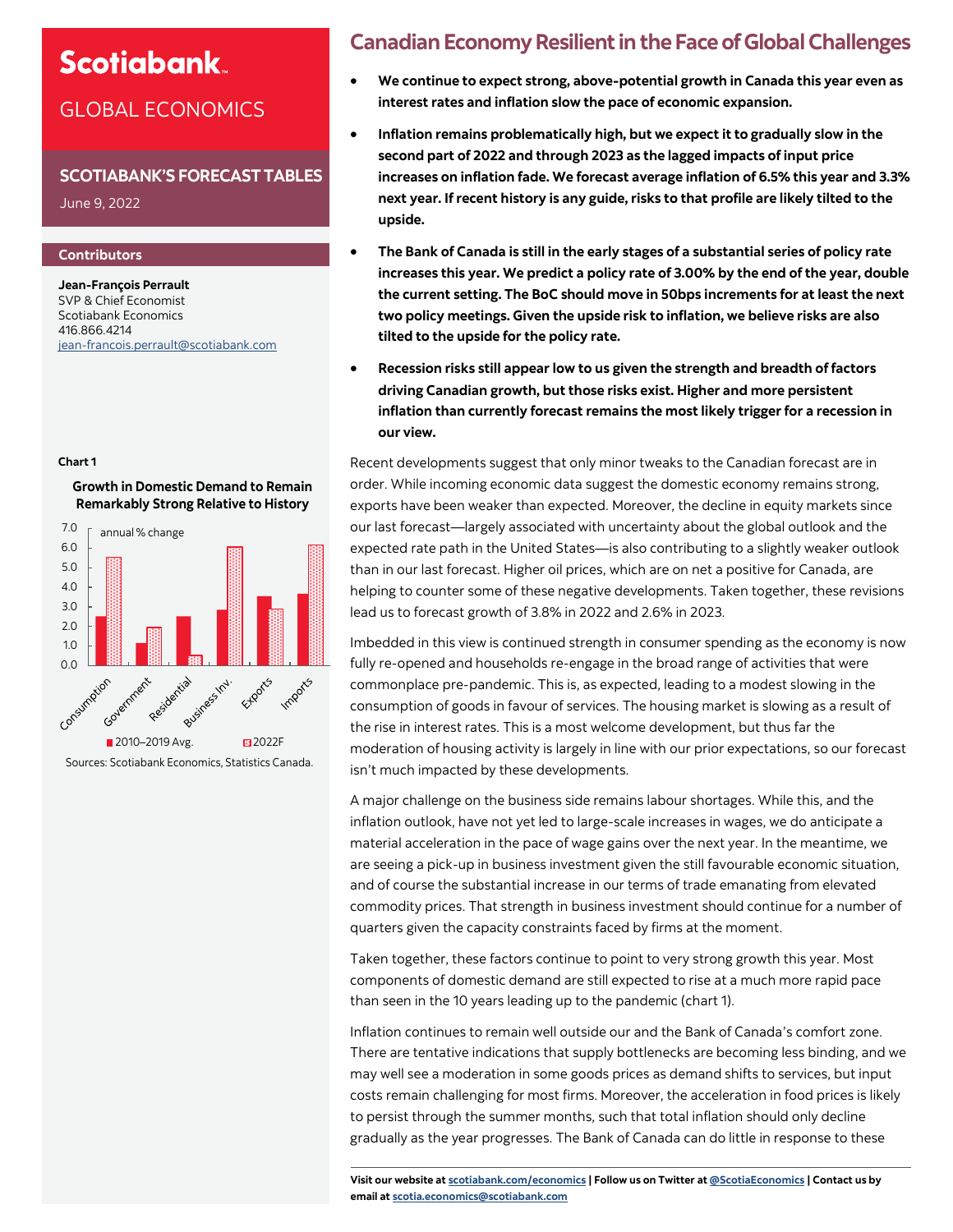June 9, 2022

developments given their largely exogenous nature, but there are signs that homegrown inflation will put upward pressure on inflation for the remainder of the year. This is already the case with rents, but we expect wages to rise and anticipate wage pressures will keep input costs elevated for firms. On balance, we forecast that inflation will average 6.5% this year and decline to 3.3% next year. As indicated above, the source of inflation should shift from largely foreign drivers to more domestic drivers as the year progresses. A worrisome development on the inflation front is the roughly 7% rise in unit labour costs in 2022-Q1. This, along with the economics community's track record of underestimating inflationary pressures in recent quarters, suggest the risks to inflation may still be tilted to the upside.

Against this inflation background, we continue to believe the Bank of Canada must raise interest rates aggressively and expect it to move by 50bps at the next two meetings. We are sticking with our view that the policy rate will rise to 3.00% by the end of the year and remain there, but it seems clear that upside risks to the rate path are possible.

We continue to believe that the risks of recession remain low given the current strength of the outlook, but also because corporate and household balance sheets are strong, pent-up demand remains high, and the very large number of job vacancies likely means that employment will continue to grow even if the economy runs into a soft patch. There is, of course, a risk of a recession. In our view, this risk is principally linked to inflation outcomes; a material overshoot of our forecast for inflation in the second half of the year would raise the risk of recession significantly. Another risk is that the fear of recession actually triggers one: worries about gasoline and food prices, the state of global markets, and a potential recession in Europe can lead Canadian firms and households to be increasingly cautious, triggering a slowdown here.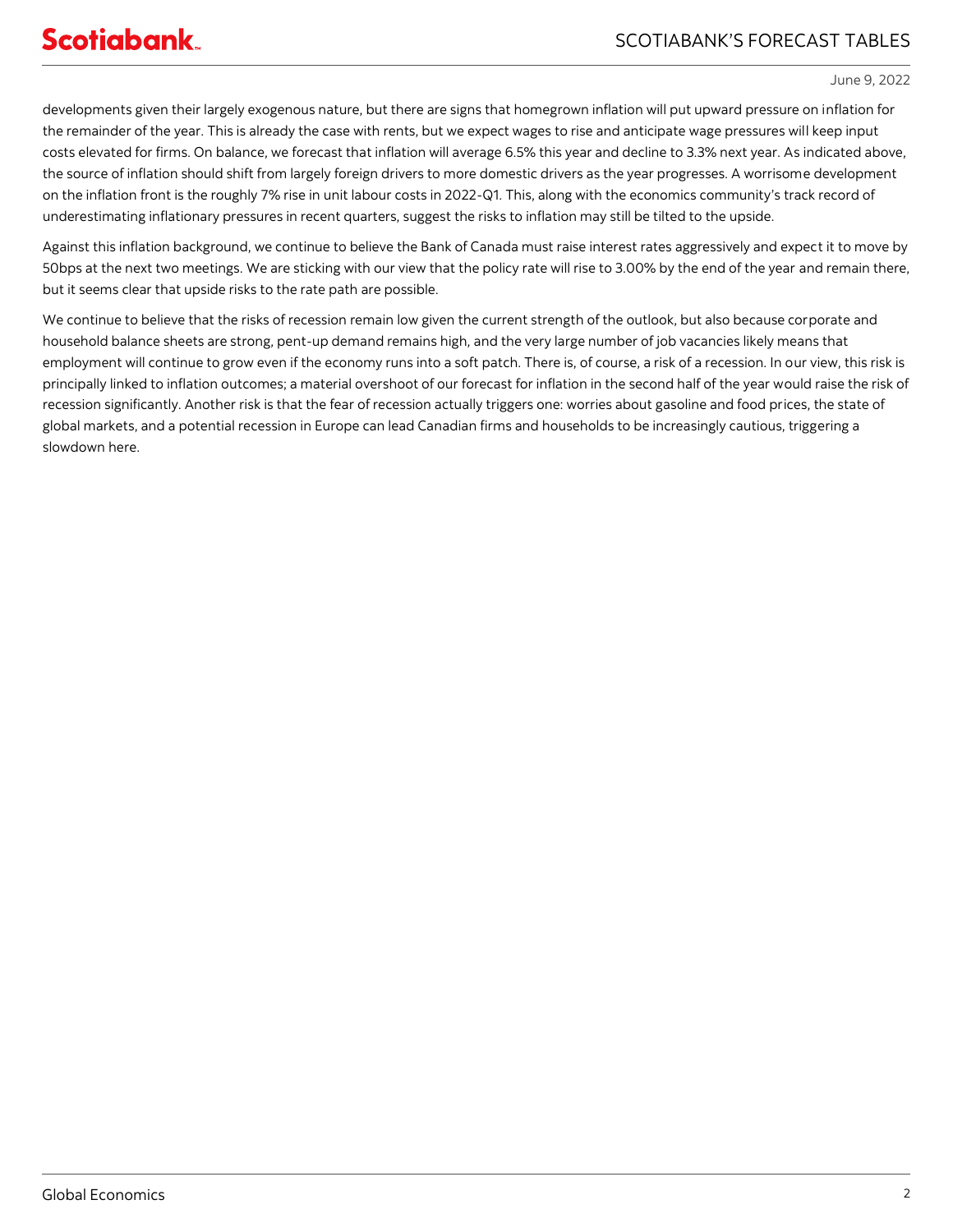## SCOTIABANK'S FORECAST TABLES

June 9, 2022

| <b>Scotiabank</b> |  |
|-------------------|--|
|                   |  |

| <b>International</b>                                                        |            |                   |                  |            |            |             |            |                          |                        |            |            |            |
|-----------------------------------------------------------------------------|------------|-------------------|------------------|------------|------------|-------------|------------|--------------------------|------------------------|------------|------------|------------|
|                                                                             | 2010-19    | 2019              | 2020             | 2021       |            | 2022f 2023f | 2010-19    | 2019                     | 2020                   | 2021       | 2022f      | 2023f      |
|                                                                             |            |                   | <b>Real GDP</b>  |            |            |             |            |                          | <b>Consumer Prices</b> |            |            |            |
|                                                                             |            | (annual % change) |                  |            |            |             |            | (y/y % change, year-end) |                        |            |            |            |
| World (based on purchasing power parity)                                    | 3.7        | 2.9               | $-3.1$           | 6.3        | 3.2        | 3.3         |            |                          |                        |            |            |            |
|                                                                             |            |                   |                  |            |            |             |            |                          |                        |            |            |            |
| Canada<br><b>United States</b>                                              | 2.3<br>2.3 | 1.9<br>2.3        | $-5.2$<br>$-3.4$ | 4.5<br>5.7 | 3.8<br>2.6 | 2.6<br>2.4  | 1.7<br>1.7 | 2.1<br>2.0               | 0.8<br>1.2             | 4.7<br>6.7 | 6.5<br>7.2 | 1.9<br>2.9 |
| Mexico                                                                      | 2.7        | $-0.2$            | $-8.2$           | 4.8        | 1.7        | 1.9         | 4.0        | 2.8                      | 3.2                    | 7.4        | 7.1        | 5.1        |
|                                                                             |            |                   |                  |            |            |             |            |                          |                        |            |            |            |
| United Kingdom<br>Eurozone                                                  | 2.0<br>1.4 | 1.7<br>1.6        | $-9.3$<br>$-6.5$ | 7.4<br>5.6 | 3.7<br>2.6 | 1.2<br>2.3  | 2.1<br>1.3 | 1.3<br>1.3               | 0.6<br>$-0.3$          | 4.8<br>4.7 | 8.7<br>6.4 | 2.1<br>2.0 |
| Germany                                                                     | 2.0        | 1.1               | $-5.0$           | 3.1        | 2.0        | 2.5         | 1.3        | 1.5                      | $-0.3$                 | 5.4        | 6.9        | 2.9        |
| France                                                                      | 1.4        | 1.9               | $-7.9$           | 7.2        | 2.9        | 1.9         | 1.2        | 1.5                      | 0.0                    | 3.3        | 4.9        | 2.5        |
| China                                                                       | 7.7        | 6.0               | 2.3              | 8.1        | 4.5        | 5.2         | 2.7        | 4.5                      | 0.2                    | 1.5        | 2.9        | 2.4        |
| India                                                                       | 7.0        | 4.7               | $-7.1$           | 8.9        | $7.0$      | 7.0         | 6.8        | 7.4                      | 4.6                    | 5.7        | 7.0        | 5.3        |
| Japan                                                                       | 1.2        | 0.0               | $-4.7$           | 1.8        | 2.0        | 1.8         | 0.6        | 0.8                      | $-1.2$                 | 0.8        | 2.2        | 1.0        |
| South Korea                                                                 | 3.3        | 2.2               | $-0.9$           | 4.0        | 3.0        | 2.6         | 1.7        | 0.7                      | 0.5                    | 3.7        | 4.9        | 2.3        |
| Australia                                                                   | 2.6        | 1.9               | $-2.3$           | 4.9        | 4.1        | 2.7         | 2.1        | 1.8                      | 0.9                    | 3.5        | 5.1        | 3.0        |
| Thailand                                                                    | 3.6        | 2.3               | $-6.1$           | 1.6        | 3.7        | 4.0         | 1.5        | 0.9                      | $-0.3$                 | 2.2        | 6.4        | 2.2        |
| <b>Brazil</b>                                                               | 1.4        | 1.2               | $-3.9$           | 4.8        | 1.0        | 2.5         | 5.9        | 4.3                      | 4.5                    | 10.1       | 8.1        | 3.4        |
| Colombia                                                                    | 3.7        | 3.2               | $-7.0$           | 10.9       | 6.3        | 2.9         | 3.9        | 3.8                      | 1.6                    | 5.6        | 8.5        | 4.0        |
| Peru                                                                        | 4.5        | 2.2               | $-11.0$          | 13.5       | 2.6        | 2.4         | 2.9        | 1.9                      | 2.0                    | 6.4        | 6.4        | 4.0        |
| Chile                                                                       | 3.3        | 0.8               | $-6.0$           | 12.0       | 3.0        | 0.0         | 3.2        | 3.0                      | 3.0                    | 7.2        | 10.2       | 3.7        |
| Argentina                                                                   | 1.4        | $-2.0$            | $-9.9$           | 10.3       | 2.8        | 1.7         | 26.1       | 53.8                     | 36.1                   | 50.9       | 66.7       | 40.0       |
| <b>Commodities</b>                                                          |            |                   |                  |            |            |             |            |                          |                        |            |            |            |
|                                                                             |            |                   | (annual average) |            |            |             |            |                          |                        |            |            |            |
| WTI Oil (USD/bbl)                                                           | 74         | 57                | 39               | 68         | 103        | 95          |            |                          |                        |            |            |            |
| Brent Oil (USD/bbl)                                                         | 82         | 64                | 43               | 70         | 108        | 99          |            |                          |                        |            |            |            |
| WCS - WTI Discount (USD/bbl)                                                | $-18$      | $-14$             | $-12$            | $-13$      | $-14$      | $-16$       |            |                          |                        |            |            |            |
| Nymex Natural Gas (USD/mmbtu)                                               | 3.39       | 2.53              | 2.02             | 3.84       | 5.29       | 4.32        |            |                          |                        |            |            |            |
| Copper (USD/lb)                                                             | 3.10       | 2.73              | 2.80             | 4.23       | 4.50       | 4.50        |            |                          |                        |            |            |            |
| Zinc (USD/lb)                                                               | 1.02       | 1.16              | 1.03             | 1.36       | 1.70       | 1.60        |            |                          |                        |            |            |            |
| Nickel (USD/lb)                                                             | 7.00       | 6.31              | 6.25             | 8.37       | 12.75      | 10.00       |            |                          |                        |            |            |            |
| Iron Ore (USD/tonne)                                                        | 101        | 93                | 109              | 160        | 125        | 100         |            |                          |                        |            |            |            |
| Metallurgical Coal (USD/tonne)                                              | 179        | 185               | 127              | 204        | 325        | 200         |            |                          |                        |            |            |            |
| Gold, (USD/oz)                                                              | 1,342      | 1,393             | 1,771            | 1,799      | 1,900      | 1,800       |            |                          |                        |            |            |            |
| Silver, (USD/oz)                                                            | 21.64      | 16.21             | 20.48            | 25.15      | 24.50      | 24.00       |            |                          |                        |            |            |            |
| Sources: Scotiabank Economics, Statistics Canada, BEA, BLS, IMF, Bloomberg. |            |                   |                  |            |            |             |            |                          |                        |            |            |            |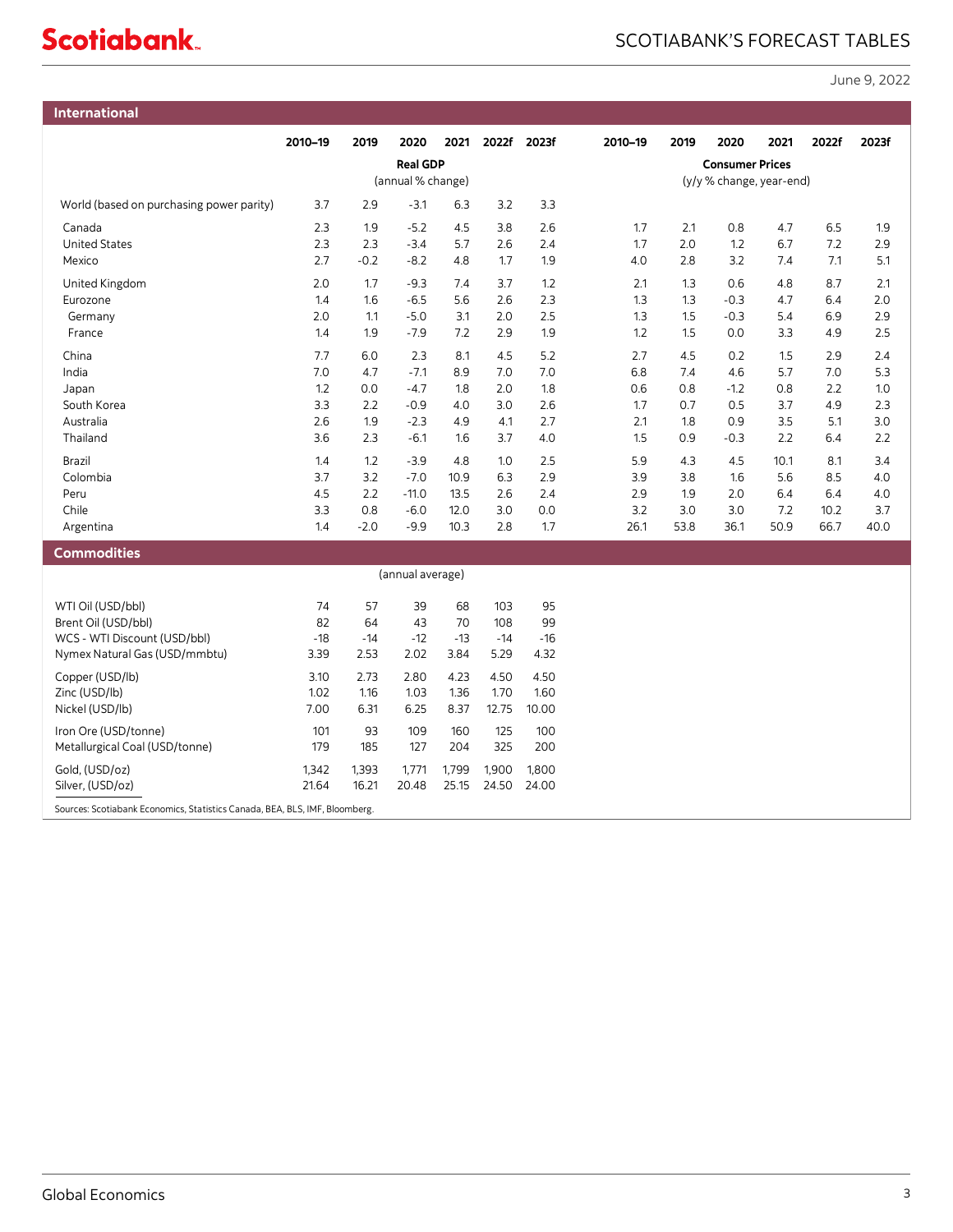## SCOTIABANK'S FORECAST TABLES

# **Scotiabank**

June 9, 2022

| <b>North America</b>                           |         |         |                   |                                                                    |         |         |                      |        |          |          |          |          |  |  |
|------------------------------------------------|---------|---------|-------------------|--------------------------------------------------------------------|---------|---------|----------------------|--------|----------|----------|----------|----------|--|--|
|                                                | 2010-19 | 2019    | 2020              | 2021                                                               | 2022f   | 2023f   | 2010-19              | 2019   | 2020     | 2021     | 2022f    | 2023f    |  |  |
|                                                |         |         | Canada            |                                                                    |         |         | <b>United States</b> |        |          |          |          |          |  |  |
|                                                |         |         |                   | (annual % change, unless noted)<br>(annual % change, unless noted) |         |         |                      |        |          |          |          |          |  |  |
| Real GDP                                       | 2.3     | 1.9     | $-5.2$            | 4.5                                                                | 3.8     | 2.6     | 2.3                  | 2.3    | $-3.4$   | 5.7      | 2.6      | 2.4      |  |  |
| Consumer spending                              | 2.5     | 1.4     | $-6.1$            | 4.9                                                                | 5.5     | 3.0     | 2.2                  | 2.2    | $-3.8$   | 7.9      | 3.6      | 2.5      |  |  |
| Residential investment                         | 2.5     | $-0.3$  | 4.3               | 15.2                                                               | 0.5     | $-1.7$  | 4.5                  | $-0.9$ | 6.8      | 9.2      | $-2.1$   | 1.9      |  |  |
| Business investment*                           | 2.9     | 1.6     | $-10.5$           | 1.9                                                                | 6.1     | 6.6     | 5.2                  | 4.3    | $-5.3$   | 7.4      | 4.1      | 2.6      |  |  |
| Government                                     | 1.1     | 0.8     | 0.9               | 5.6                                                                | 1.9     | 1.1     | $-0.1$               | 2.2    | 2.5      | 0.5      | $-0.3$   | 2.6      |  |  |
| Exports                                        | 3.5     | 2.3     | $-9.7$            | 1.4                                                                | 2.9     | 7.1     | 3.8                  | $-0.1$ | $-13.6$  | 4.5      | 4.3      | 4.7      |  |  |
| Imports                                        | 3.7     | 0.4     | $-10.8$           | 7.7                                                                | 6.2     | 6.9     | 4.3                  | 1.1    | $-8.9$   | 14.0     | 10.7     | 4.4      |  |  |
| Inventories, contribution to annual GDP growth | 0.1     | 0.1     | $-1.8$            | 0.8                                                                | 0.5     | 0.1     | 0.2                  | 0.1    | $-0.6$   | 0.1      | 0.9      | 0.0      |  |  |
| Nominal GDP                                    | 4.0     | 3.4     | $-4.5$            | 13.0                                                               | 10.2    | 5.4     | 4.0                  | 4.1    | $-2.2$   | 10.1     | 9.6      | 6.2      |  |  |
| GDP deflator                                   | 1.7     | 1.5     | 0.7               | 8.1                                                                | 6.2     | 2.8     | 1.7                  | 1.8    | 1.2      | 4.1      | 6.9      | 3.8      |  |  |
| Consumer price index (CPI)                     | 1.7     | 1.9     | 0.7               | 3.4                                                                | 6.5     | 3.3     | 1.8                  | 1.8    | 1.3      | 4.7      | 7.8      | 4.4      |  |  |
| Core inflation rate**                          | 1.7     | 2.0     | 1.8               | 2.5                                                                | 4.1     | 2.9     | 1.6                  | 1.7    | 1.4      | 3.3      | 4.9      | 2.8      |  |  |
| Pre-tax corporate profits                      | 6.3     | $-0.6$  | $-1.9$            | 32.3                                                               | 11.3    | 5.2     | 5.7                  | 2.7    | $-5.2$   | 25.0     | 4.0      | 4.1      |  |  |
| Employment                                     | 1.3     | 2.2     | $-5.1$            | 4.8                                                                | 4.1     | 1.3     | 1.5                  | 1.3    | $-5.8$   | 2.8      | 3.5      | 0.9      |  |  |
| Unemployment rate (%)                          | 6.9     | 5.8     | 9.6               | 7.4                                                                | 5.2     | 5.2     | 6.2                  | 3.7    | 8.1      | 5.4      | 3.7      | 4.3      |  |  |
| Current account balance (CAD, USD bn)          | $-57.0$ | $-47.0$ | $-39.4$           | 1.1                                                                | 26.3    | 31.4    | $-409$               | $-472$ | $-616$   | $-822$   | $-1058$  | $-1080$  |  |  |
| Merchandise trade balance (CAD, USD bn)        | $-13.6$ | $-18.4$ | $-39.8$           | 4.5                                                                | 45.5    | 60.2    | $-763$               | $-862$ | $-922$   | $-1091$  | $-1350$  | $-1406$  |  |  |
| Federal budget balance (FY, CAD, USD bn) ***   | $-18.7$ | $-39.4$ | $-327.7$          | $-113.8$                                                           | $-52.8$ | $-39.9$ | $-829$               | $-984$ | $-3,132$ | $-2,775$ | $-1,036$ | $-1,056$ |  |  |
| percent of GDP                                 | $-1.0$  | $-1.8$  | $-14.9$           | $-4.6$                                                             | $-1.9$  | $-1.4$  | $-4.8$               | $-4.6$ | $-15.0$  | $-12.1$  | $-4.1$   | $-3.9$   |  |  |
| Housing starts (000s, mn)                      | 201     | 209     | 218               | 271                                                                | 233     | 205     | 0.99                 | 1.29   | 1.40     | 1.61     | 1.70     | 1.70     |  |  |
| Motor vehicle sales (000s, mn)                 | 1,816   | 1,913   | 1,565             | 1,668                                                              | 1,747   | 1,918   | 15.7                 | 16.9   | 14.5     | 15.0     | 15.5     | 17.3     |  |  |
| Industrial production                          | 2.4     | $-0.2$  | $-8.1$            | 4.2                                                                | 3.9     | 3.2     | 1.7                  | $-0.8$ | $-7.2$   | 5.5      | 4.6      | 2.4      |  |  |
|                                                |         |         | Mexico            |                                                                    |         |         |                      |        |          |          |          |          |  |  |
|                                                |         |         | (annual % change) |                                                                    |         |         |                      |        |          |          |          |          |  |  |
| Real GDP                                       | 2.7     | $-0.2$  | $-8.2$            | 4.8                                                                | 1.7     | 1.9     |                      |        |          |          |          |          |  |  |
| Consumer price index (year-end)                | 4.0     | 2.8     | 3.2               | 7.4                                                                | 7.1     | 5.1     |                      |        |          |          |          |          |  |  |
| Current account balance (USD bn)               | $-19.4$ | $-3.3$  | 27.2              | $-5.0$                                                             | $-10.0$ | $-11.0$ |                      |        |          |          |          |          |  |  |
| Merchandise trade balance (USD bn)             | $-5.6$  | 5.4     | 34.2              | $-10.9$                                                            | $-12.5$ | $-12.0$ |                      |        |          |          |          |          |  |  |

Sources: Scotiabank Economics, Statistics Canada, CMHC, BEA, BLS, Bloomberg. \*For Canada it includes capital expenditures by businesses and non-profit institutions.

\*\* US: core PCE deflator; Canada: average of 3 core measures published by the BoC. \*\*\* In order to align with US reporting, as of the August 2020 issue of Scotiabank's

Forecast Tables, Canadian Federal and Provincial Budget Balances for FY2020/21 are noted in calendar year 2020, FY2021/22 in calendar year 2021.

#### **Quarterly Forecasts**

|                                                                                                                                                                                                                       | 2020   | 2021 |                |     |     |        |     | 2023 |     |     |     |     |     |
|-----------------------------------------------------------------------------------------------------------------------------------------------------------------------------------------------------------------------|--------|------|----------------|-----|-----|--------|-----|------|-----|-----|-----|-----|-----|
| Canada                                                                                                                                                                                                                | Q4     | Q1   | Q <sub>2</sub> | Q3  | Q4  | Q1     | Q2f | Q3f  | Q4f | Q1f | Q2f | Q3f | Q4f |
| Real GDP (q/q ann. % change)                                                                                                                                                                                          | 9.1    | 4.4  | $-3.1$         | 5.3 | 6.6 | 3.1    | 4.5 | 2.6  | 2.2 | 2.8 | 2.4 | 2.4 | 2.0 |
| Real GDP (y/y % change)                                                                                                                                                                                               | $-3.1$ | 0.2  | 11.7           | 3.8 | 3.2 | 2.9    | 4.9 | 4.2  | 3.1 | 3.0 | 2.5 | 2.5 | 2.4 |
| Consumer prices (y/y % change)                                                                                                                                                                                        | 0.8    | 1.4  | 3.3            | 4.1 | 4.7 | 5.8    | 7.0 | 6.8  | 6.5 | 5.3 | 3.6 | 2.5 | 1.9 |
| CPI-common (y/y % change)*                                                                                                                                                                                            | 1.4    | 1.4  | 2.0            | 2.1 | 2.2 | 2.8    | 3.4 | 3.7  | 3.6 | 3.5 | 3.2 | 2.9 | 2.7 |
| Average of new core CPIs (y/y % change)                                                                                                                                                                               | 1.8    | 1.8  | 2.3            | 2.7 | 3.0 | 3.6    | 4.4 | 4.4  | 4.0 | 3.5 | 3.1 | 2.7 | 2.4 |
| CPIXFET (y/y % change)                                                                                                                                                                                                | 1.1    | 1.0  | 2.1            | 3.0 | 3.2 | 4.0    | 4.8 | 4.9  | 4.4 | 3.8 | 3.3 | 2.8 | 2.4 |
| Unemployment Rate (%)                                                                                                                                                                                                 | 8.9    | 8.4  | 7.9            | 7.2 | 6.3 | 5.8    | 5.2 | 5.0  | 5.0 | 5.1 | 5.2 | 5.3 | 5.4 |
| <b>United States</b>                                                                                                                                                                                                  |        |      |                |     |     |        |     |      |     |     |     |     |     |
| Real GDP (q/q ann. % change)                                                                                                                                                                                          | 4.5    | 6.3  | 6.7            | 2.3 | 6.9 | $-1.5$ | 3.0 | 2.6  | 2.5 | 2.4 | 2.2 | 2.0 | 1.8 |
| Real GDP (y/y % change)                                                                                                                                                                                               | $-2.3$ | 0.5  | 12.2           | 4.9 | 5.5 | 3.5    | 2.6 | 2.7  | 1.6 | 2.6 | 2.4 | 2.3 | 2.1 |
| Consumer prices (y/y % change)                                                                                                                                                                                        | 1.2    | 1.9  | 4.8            | 5.3 | 6.7 | 8.0    | 8.1 | 7.9  | 7.2 | 6.1 | 4.7 | 3.8 | 2.9 |
| Total PCE deflator (y/y % change)                                                                                                                                                                                     | 1.2    | 1.8  | 3.9            | 4.3 | 5.5 | 6.3    | 6.6 | 6.4  | 5.8 | 4.9 | 3.7 | 3.0 | 2.3 |
| Core PCE deflator (y/y % change)                                                                                                                                                                                      | 1.4    | 1.7  | 3.4            | 3.6 | 4.6 | 5.2    | 5.3 | 4.9  | 4.0 | 3.3 | 2.9 | 2.6 | 2.4 |
| Unemployment Rate (%)                                                                                                                                                                                                 | 6.8    | 6.2  | 5.9            | 5.1 | 4.2 | 3.8    | 3.6 | 3.7  | 3.9 | 4.1 | 4.2 | 4.4 | 4.5 |
| * Refers to BoC's common component of CPI inflation, average of 3 core measures published by the BoC, CPI ex. food, energy and indirect taxes. Sources: Scotiabank Economics, Statistics Canada, BEA, BLS, Bloomberg. |        |      |                |     |     |        |     |      |     |     |     |     |     |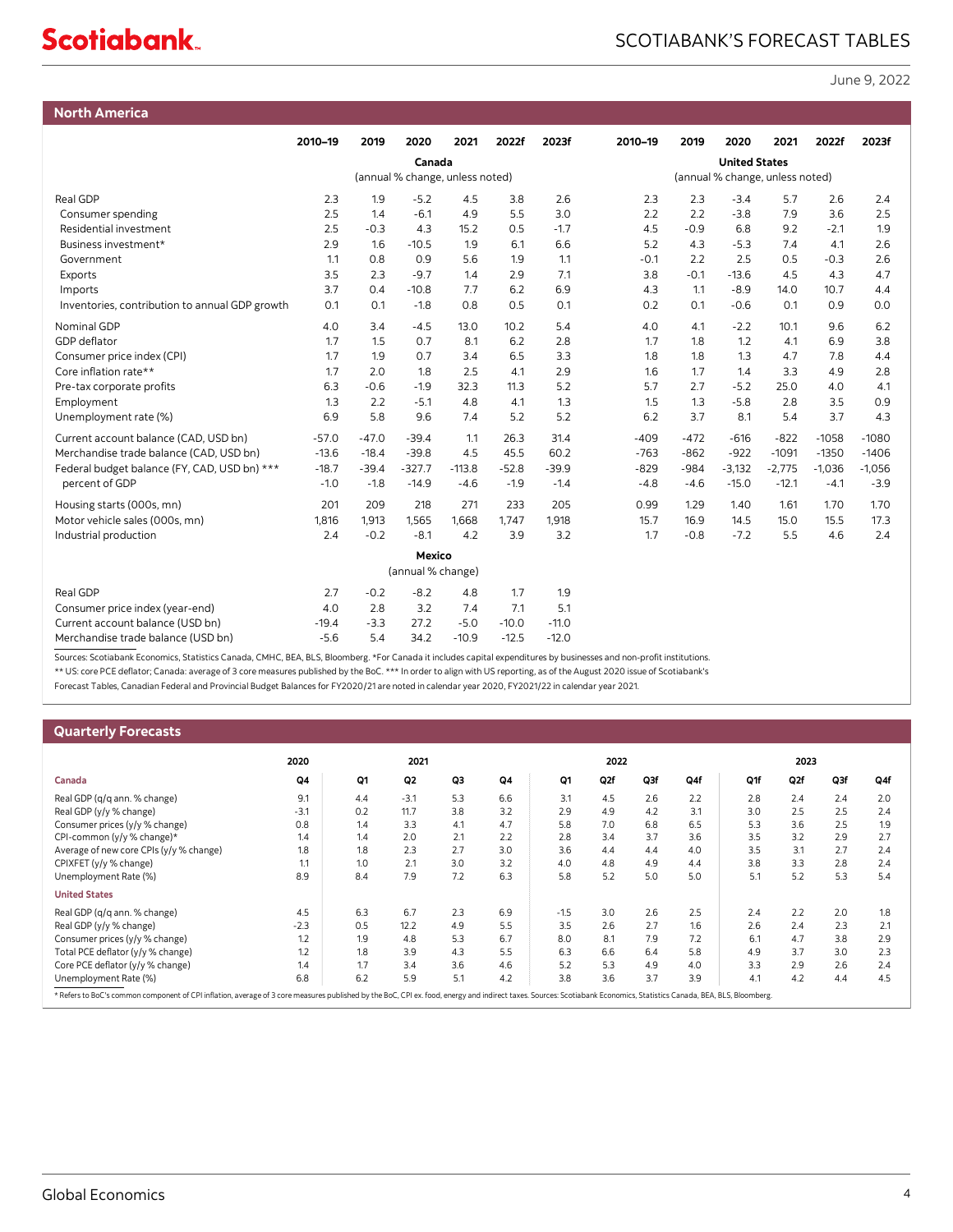# **Scotiabank**

## SCOTIABANK'S FORECAST TABLES

June 9, 2022

| <b>Central Bank Rates</b>                                                                                                                                |                                                 |                                                 |                                                 |                                                 |                                                 |                                                 |                                                 |                                                 |                                                 |                                                 |                                                 |                                                 |                                                 |
|----------------------------------------------------------------------------------------------------------------------------------------------------------|-------------------------------------------------|-------------------------------------------------|-------------------------------------------------|-------------------------------------------------|-------------------------------------------------|-------------------------------------------------|-------------------------------------------------|-------------------------------------------------|-------------------------------------------------|-------------------------------------------------|-------------------------------------------------|-------------------------------------------------|-------------------------------------------------|
|                                                                                                                                                          | 2020                                            |                                                 | 2021                                            |                                                 |                                                 |                                                 | 2022                                            |                                                 |                                                 |                                                 | 2023                                            |                                                 |                                                 |
|                                                                                                                                                          | Q4                                              | Q1                                              | Q2                                              | Q3                                              | Q4                                              | Q1                                              | Q2f                                             | Q3f                                             | Q4f                                             | Q1f                                             | Q2f                                             | Q3f                                             | Q4f                                             |
| <b>Americas</b>                                                                                                                                          |                                                 |                                                 |                                                 |                                                 |                                                 |                                                 | (%, end of period)                              |                                                 |                                                 |                                                 |                                                 |                                                 |                                                 |
| Bank of Canada<br>US Federal Reserve (upper bound)<br><b>Bank of Mexico</b>                                                                              | 0.25<br>0.25<br>4.25                            | 0.25<br>0.25<br>4.00                            | 0.25<br>0.25<br>4.25                            | 0.25<br>0.25<br>4.75                            | 0.25<br>0.25<br>5.50                            | 0.50<br>0.50<br>6.50                            | 1.50<br>1.50<br>7.75                            | 2.50<br>2.50<br>8.75                            | 3.00<br>3.00<br>9.50                            | 3.00<br>3.00<br>9.50                            | 3.00<br>3.00<br>9.50                            | 3.00<br>3.00<br>9.50                            | 3.00<br>3.00<br>9.50                            |
| Central Bank of Brazil<br>Bank of the Republic of Colombia<br>Central Reserve Bank of Peru<br>Central Bank of Chile<br>Central Bank of Argentina         | 2.00<br>1.75<br>0.25<br>0.50<br>38.00           | 2.75<br>1.75<br>0.25<br>0.50<br>38.00           | 4.25<br>1.75<br>0.25<br>0.50<br>38.00           | 6.25<br>1.75<br>1.00<br>1.50<br>38.00           | 9.25<br>3.00<br>2.50<br>4.00<br>38.00           | 11.75<br>5.00<br>4.00<br>7.00<br>44.50          | 13.50<br>7.50<br>5.50<br>9.00<br>49.00          | 13.50<br>8.50<br>5.75<br>9.75<br>52.00          | 13.50<br>8.50<br>5.75<br>8.75<br>52.00          | 12.50<br>8.50<br>5.75<br>6.75<br>49.00          | 12.00<br>6.50<br>5.75<br>4.75<br>45.00          | 11.25<br>6.00<br>5.75<br>3.50<br>45.00          | 10.00<br>6.00<br>5.75<br>3.50<br>45.00          |
| <b>Europe</b>                                                                                                                                            |                                                 |                                                 |                                                 |                                                 |                                                 |                                                 |                                                 |                                                 |                                                 |                                                 |                                                 |                                                 |                                                 |
| European Central Bank MRO Rate<br>European Central Bank Deposit Rate<br>Bank of England                                                                  | 0.00<br>$-0.50$<br>0.10                         | 0.00<br>$-0.50$<br>0.10                         | 0.00<br>$-0.50$<br>0.10                         | 0.00<br>$-0.50$<br>0.10                         | 0.00<br>$-0.50$<br>0.25                         | 0.00<br>$-0.50$<br>0.75                         | 0.00<br>$-0.50$<br>1.25                         | 0.50<br>0.00<br>1.50                            | 1.00<br>0.50<br>1.75                            | 1.25<br>0.75<br>2.00                            | 1.50<br>1.00<br>2.00                            | 1.75<br>1.25<br>2.00                            | 1.75<br>1.25<br>2.00                            |
| Asia/Oceania                                                                                                                                             |                                                 |                                                 |                                                 |                                                 |                                                 |                                                 |                                                 |                                                 |                                                 |                                                 |                                                 |                                                 |                                                 |
| Reserve Bank of Australia<br>Bank of Japan<br>People's Bank of China<br>Reserve Bank of India<br>Bank of Korea<br>Bank of Thailand                       | 0.10<br>$-0.10$<br>3.85<br>4.00<br>0.50<br>0.50 | 0.10<br>$-0.10$<br>3.85<br>4.00<br>0.50<br>0.50 | 0.10<br>$-0.10$<br>3.85<br>4.00<br>0.50<br>0.50 | 0.10<br>$-0.10$<br>3.85<br>4.00<br>0.75<br>0.50 | 0.10<br>$-0.10$<br>3.80<br>4.00<br>1.00<br>0.50 | 0.10<br>$-0.10$<br>3.70<br>4.00<br>1.25<br>0.50 | 0.85<br>$-0.10$<br>3.65<br>4.90<br>1.75<br>0.50 | 1.75<br>$-0.10$<br>3.65<br>5.50<br>2.25<br>1.00 | 2.50<br>$-0.10$<br>3.65<br>5.75<br>2.50<br>1.25 | 2.50<br>$-0.10$<br>3.65<br>5.75<br>2.50<br>1.75 | 2.50<br>$-0.10$<br>3.65<br>5.75<br>2.50<br>2.00 | 2.50<br>$-0.10$<br>3.65<br>5.75<br>2.50<br>2.00 | 2.50<br>$-0.10$<br>3.65<br>5.75<br>2.50<br>2.00 |
| <b>Currencies and Interest Rates</b>                                                                                                                     |                                                 |                                                 |                                                 |                                                 |                                                 |                                                 |                                                 |                                                 |                                                 |                                                 |                                                 |                                                 |                                                 |
| <b>Americas</b>                                                                                                                                          |                                                 |                                                 |                                                 |                                                 |                                                 |                                                 | (end of period)                                 |                                                 |                                                 |                                                 |                                                 |                                                 |                                                 |
| Canadian dollar (USDCAD)<br>Canadian dollar (CADUSD)<br>Mexican peso (USDMXN)                                                                            | 1.27<br>0.79<br>19.91                           | 1.26<br>0.80<br>20.43                           | 1.24<br>0.81<br>19.94                           | 1.27<br>0.79<br>20.64                           | 1.26<br>0.79<br>20.53                           | 1.25<br>0.80<br>19.87                           | 1.25<br>0.80<br>20.35                           | 1.20<br>0.83<br>20.44                           | 1.20<br>0.83<br>20.97                           | 1.22<br>0.82<br>21.33                           | 1.22<br>0.82<br>21.82                           | 1.23<br>0.81<br>21.84                           | 1.23<br>0.81<br>22.08                           |
| Brazilian real (USDBRL)<br>Colombian peso (USDCOP)<br>Peruvian sol (USDPEN)<br>Chilean peso (USDCLP)<br>Argentine Peso (USDARS)                          | 5.19<br>3,428<br>3.62<br>711<br>84.15           | 5.63<br>3,663<br>3.74<br>719<br>91.99           | 4.97<br>3,755<br>3.87<br>734<br>95.72           | 5.44<br>3,809<br>4.13<br>810<br>98.74           | 5.57<br>4,065<br>4.00<br>852<br>102.74          | 4.74<br>3,764<br>3.68<br>786<br>111.01          | 5.04<br>3,933<br>3.75<br>850<br>127.00          | 4.92<br>3,770<br>3.85<br>850<br>140.00          | 4.72<br>3,755<br>3.80<br>820<br>153.00          | 4.68<br>3,750<br>3.75<br>800<br>170.00          | 4.55<br>3,690<br>3.80<br>780<br>191.00          | 4.58<br>3,650<br>3.75<br>760<br>212.00          | 4.68<br>3,600<br>3.70<br>750<br>233.00          |
| <b>Europe</b>                                                                                                                                            |                                                 |                                                 |                                                 |                                                 |                                                 |                                                 |                                                 |                                                 |                                                 |                                                 |                                                 |                                                 |                                                 |
| Euro (EURUSD)<br>UK pound (GBPUSD)<br>Asia/Oceania                                                                                                       | 1.22<br>1.37                                    | 1.17<br>1.38                                    | 1.19<br>1.38                                    | 1.16<br>1.35                                    | 1.14<br>1.35                                    | 1.11<br>1.31                                    | 1.06<br>1.22                                    | 1.08<br>1.24                                    | 1.10<br>1.25                                    | 1.10<br>1.27                                    | 1.10<br>1.27                                    | 1.12<br>1.29                                    | 1.12<br>1.29                                    |
| Japanese yen (USDJPY)<br>Australian dollar (AUDUSD)<br>Chinese yuan (USDCNY)<br>Indian rupee (USDINR)<br>South Korean won (USDKRW)<br>Thai baht (USDTHB) | 103<br>0.77<br>6.53<br>73.1<br>1,087<br>30.0    | 111<br>0.76<br>6.55<br>73.1<br>1,132<br>31.2    | 111<br>0.75<br>6.46<br>74.3<br>1,126<br>32.1    | 111<br>0.72<br>6.44<br>74.2<br>1,184<br>33.8    | 115<br>0.73<br>6.36<br>74.3<br>1,189<br>33.4    | 122<br>0.75<br>6.34<br>75.8<br>1,212<br>33.3    | 130<br>0.70<br>6.70<br>77.0<br>1,260<br>34.0    | 130<br>0.72<br>6.70<br>77.0<br>1,260<br>34.0    | 125<br>0.74<br>6.60<br>76.0<br>1,240<br>33.0    | 120<br>0.74<br>6.50<br>75.0<br>1,220<br>32.0    | 120<br>0.74<br>6.50<br>75.0<br>1,220<br>32.0    | 116<br>0.76<br>6.40<br>74.0<br>1,200<br>31.0    | 116<br>0.76<br>6.40<br>74.0<br>1,200<br>31.0    |
| Canada (Yields, %)                                                                                                                                       |                                                 |                                                 |                                                 |                                                 |                                                 |                                                 |                                                 |                                                 |                                                 |                                                 |                                                 |                                                 |                                                 |
| 3-month T-bill<br>2-year Canada<br>5-year Canada<br>10-year Canada<br>30-year Canada                                                                     | 0.07<br>0.20<br>0.39<br>0.68<br>1.21            | 0.09<br>0.22<br>0.99<br>1.56<br>1.98            | 0.14<br>0.45<br>0.98<br>1.39<br>1.84            | 0.12<br>0.40<br>1.10<br>1.51<br>1.99            | 0.19<br>0.95<br>1.26<br>1.42<br>1.68            | 0.73<br>2.29<br>2.41<br>2.40<br>2.38            | 2.30<br>3.15<br>3.25<br>3.30<br>3.15            | 2.80<br>3.10<br>3.15<br>3.35<br>3.20            | 3.00<br>3.05<br>3.10<br>3.35<br>3.25            | 3.00<br>3.05<br>3.05<br>3.30<br>3.20            | 3.00<br>3.05<br>3.00<br>3.20<br>3.15            | 3.00<br>3.00<br>2.95<br>3.10<br>3.10            | 3.00<br>2.90<br>2.75<br>3.00<br>3.00            |
| <b>United States (Yields, %)</b>                                                                                                                         |                                                 |                                                 |                                                 |                                                 |                                                 |                                                 |                                                 |                                                 |                                                 |                                                 |                                                 |                                                 |                                                 |
| 3-month T-bill<br>2-year Treasury<br>5-year Treasury<br>10-year Treasury<br>30-year Treasury<br>Sources: Scotiabank Economics, Bloomberg.                | 0.08<br>0.12<br>0.36<br>0.91<br>1.64            | 0.01<br>0.16<br>0.94<br>1.74<br>2.41            | 0.04<br>0.25<br>0.89<br>1.47<br>2.09            | 0.03<br>0.53<br>0.96<br>1.49<br>2.04            | 0.06<br>0.73<br>1.26<br>1.51<br>1.90            | 0.55<br>2.33<br>2.46<br>2.34<br>2.45            | 2.00<br>2.85<br>3.05<br>3.05<br>3.15            | 2.65<br>3.00<br>3.10<br>3.10<br>3.20            | 2.80<br>3.05<br>3.10<br>3.20<br>3.25            | 2.80<br>3.05<br>3.05<br>3.15<br>3.20            | 2.80<br>2.95<br>2.90<br>3.05<br>3.10            | 2.80<br>2.80<br>2.75<br>2.95<br>3.00            | 2.80<br>2.75<br>2.60<br>2.90<br>2.95            |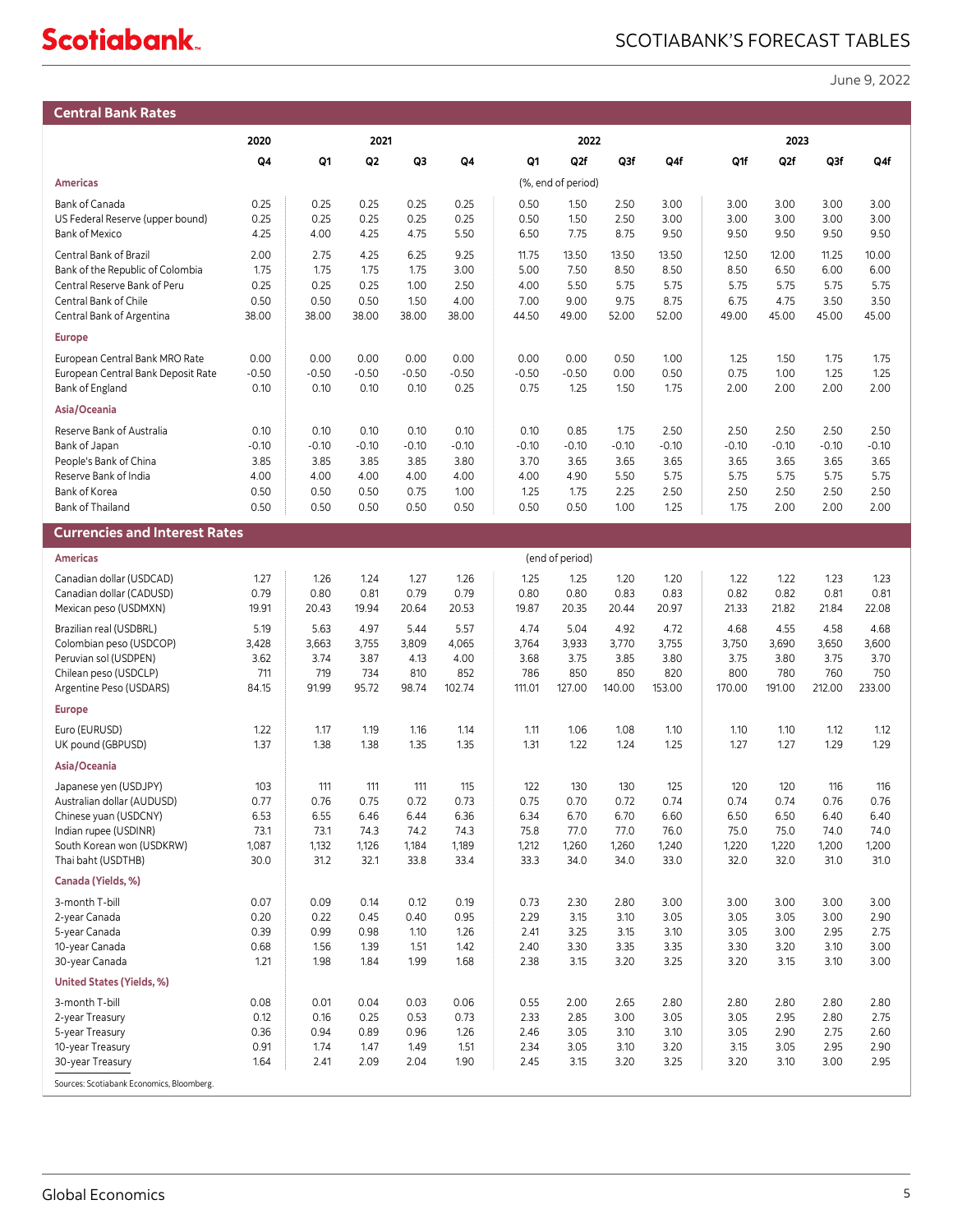# **Scotiabank**

## SCOTIABANK'S FORECAST TABLES

June 9, 2022

|                                     |                |                |                     |            |            |            |                                      |            |               |             | June 9, 202 |
|-------------------------------------|----------------|----------------|---------------------|------------|------------|------------|--------------------------------------|------------|---------------|-------------|-------------|
| <b>The Provinces</b>                |                |                |                     |            |            |            |                                      |            |               |             |             |
|                                     |                |                |                     |            |            |            | (annual % change except where noted) |            |               |             |             |
| <b>Real GDP</b>                     | CA             | <b>NL</b>      | PE                  | NS         | <b>NB</b>  | QC         | ON                                   | MB         | SK            | AB          | BC          |
| 2010-19                             | 2.3            | 1.0            | 2.2                 | 1.2        | 0.7        | 1.9        | 2.3                                  | 2.1        | 2.2           | 2.6         | 2.9         |
| 2019                                | 1.9            | 3.3            | 4.7                 | 3.0        | 1.3        | 2.8        | 2.0                                  | 0.4        | $-1.1$        | $-0.1$      | 3.1         |
| 2020                                | $-5.2$         | $-5.4$         | $-1.7$              | $-2.5$     | $-3.2$     | $-5.5$     | $-5.1$                               | $-4.6$     | $-4.9$        | $-7.9$      | $-3.4$      |
| 2021e*<br>2022f                     | 4.5<br>3.8     | 1.2<br>1.2     | 6.6<br>2.4          | 5.8<br>2.2 | 5.3<br>2.1 | 5.6<br>3.4 | 4.6<br>3.7                           | 1.2<br>3.9 | $-0.3$<br>5.0 | 5.1<br>5.1  | 6.2<br>4.1  |
| 2023f                               | 2.6            | 2.9            | 1.8                 | 1.9        | 1.7        | 2.2        | 2.7                                  | 2.4        | 3.1           | 3.2         | 3.0         |
| <b>Nominal GDP</b>                  |                |                |                     |            |            |            |                                      |            |               |             |             |
| 2010-19                             | 4.0            | 3.5            | 4.2                 | 2.9        | 2.8        | 3.8        | 4.1                                  | 3.8        | 3.3           | 3.6         | 4.6         |
| 2019                                | 3.4            | 2.3            | 6.6                 | 3.7        | 2.4        | 4.7        | 3.7                                  | 0.7        | $-0.4$        | 1.5         | 4.6         |
| 2020                                | $-4.5$         | $-10.7$        | 0.9                 | 0.7        | $-1.3$     | $-2.4$     | $-2.8$                               | $-1.4$     | $-6.6$        | $-16.1$     | $-0.5$      |
| 2021e                               | 13.0           | 14.3           | 11.9                | 11.2       | 11.1       | 12.4       | 11.7                                 | 6.2        | 12.1          | 20.3        | 13.8        |
| 2022f<br>2023f                      | 10.2<br>5.4    | 12.3<br>5.2    | 7.0<br>4.2          | 5.7<br>4.2 | 5.6<br>4.0 | 7.1<br>5.1 | 7.8<br>5.8                           | 9.6<br>4.8 | 18.7<br>5.6   | 21.3<br>5.7 | 9.8<br>5.4  |
| <b>Employment</b>                   |                |                |                     |            |            |            |                                      |            |               |             |             |
| 2010-19                             | 1.3            | 0.6            | 1.5                 | 0.3        | 0.0        | 1.2        | 1.4                                  | 0.9        | 0.8           | 1.2         | 2.0         |
| 2019                                | 2.2            | 1.1            | 3.3                 | 2.3        | 0.8        | 2.0        | 2.8                                  | 1.0        | 1.9           | 0.7         | 3.0         |
| 2020                                | $-5.1$         | $-5.7$         | $-3.2$              | $-4.7$     | $-2.6$     | $-4.8$     | $-4.8$                               | $-3.7$     | $-4.7$        | $-6.6$      | $-6.6$      |
| 2021                                | $4.8\,$        | 2.8            | 3.6                 | 5.4        | 2.5        | 4.1        | 4.9                                  | 3.5        | 2.6           | 5.1         | 6.6         |
| 2022f                               | 4.1            | 2.8            | 4.8                 | 2.9        | 2.4        | 3.5        | 4.7                                  | 3.1        | 3.9           | 4.4         | 3.8         |
| 2023f                               | 1.3            | 0.7            | 1.3                 | 1.2        | 1.1        | 1.1        | 1.4                                  | 1.2        | 1.5           | 1.5         | 1.5         |
| <b>Unemployment Rate (%)</b>        |                |                |                     |            |            |            |                                      |            |               |             |             |
| 2010-19<br>2019                     | 6.9<br>5.8     | 13.3<br>12.3   | 10.6<br>8.7         | 8.7<br>7.4 | 9.4<br>8.1 | 7.1<br>5.1 | 7.0<br>5.6                           | 5.6<br>5.3 | 5.3<br>5.6    | 6.2<br>7.0  | 6.1<br>4.7  |
| 2020                                | 9.6            | 14.1           | 10.4                | 9.8        | 10.0       | 8.9        | 9.6                                  | 8.0        | 8.4           | 11.4        | 8.9         |
| 2021                                | 7.4            | 12.9           | 9.2                 | 8.4        | 9.0        | 6.1        | 8.0                                  | 6.4        | 6.5           | 8.7         | 6.5         |
| 2022f                               | 5.2            | 11.4           | 8.7                 | 6.7        | 7.4        | 4.0        | 5.6                                  | 4.6        | 4.7           | 6.1         | 4.6         |
| 2023f                               | 5.2            | 11.0           | 8.7                 | 6.6        | 7.3        | 4.0        | 5.5                                  | 4.5        | 4.5           | 5.9         | 4.4         |
| <b>Total CPI, annual average</b>    |                |                |                     |            |            |            |                                      |            |               |             |             |
| 2010-19                             | 1.7            | 2.0            | 1.6                 | 1.7        | 1.8        | 1.5        | 1.9                                  | 1.8        | 1.8           | 1.7         | 1.6         |
| 2019                                | 1.9<br>0.7     | 1.0            | 1.2                 | 1.6<br>0.3 | 1.7        | 2.1        | 1.9                                  | 2.3        | 1.7           | 1.7         | 2.3<br>0.8  |
| 2020<br>2021                        | 3.4            | 0.2<br>3.7     | 0.0<br>5.1          | 4.1        | 0.2<br>3.8 | 0.8<br>3.8 | 0.6<br>3.5                           | 0.5<br>3.2 | 0.6<br>2.6    | 1.1<br>3.2  | 2.8         |
| 2022f                               | 6.5            | 6.1            | 8.4                 | 6.6        | 7.0        | 6.4        | 6.7                                  | 6.7        | 5.7           | 6.1         | 6.3         |
| 2023f                               | 3.3            | 3.1            | 4.2                 | 3.4        | 3.6        | 3.3        | 3.4                                  | 3.4        | 2.9           | 3.1         | 3.4         |
| <b>Housing Starts (units, 000s)</b> |                |                |                     |            |            |            |                                      |            |               |             |             |
| 2010–19                             | 201            | 2.2            | 0.8                 | 4.2        | 2.7        | 44         | 70                                   | 6.6        | 6.0           | 31          | 34          |
| 2019                                | 209            | 0.9            | 1.5                 | 4.7        | 2.9        | 48         | 69                                   | 6.9        | $2.4$         | 27          | 45          |
| 2020<br>2021e                       | 218<br>271     | $0.8\,$<br>1.0 | 1.2<br>1.3          | 4.8<br>6.0 | 3.5<br>3.8 | 53<br>68   | 81<br>100                            | 7.3<br>8.0 | 3.1<br>4.2    | 24<br>32    | 38<br>48    |
| 2022f                               | 233            | 1.1            | 1.2                 | 4.5        | 3.5        | 57         | 81                                   | 6.6        | $4.5\,$       | 33          | 41          |
| 2023f                               | 205            | 1.1            | 1.1                 | 4.4        | 3.4        | 50         | 71                                   | 5.5        | 4.2           | 31          | 34          |
| Motor Vehicle Sales (units, 000s)   |                |                |                     |            |            |            |                                      |            |               |             |             |
| 2010-19                             | 1,816          | 33             | 7                   | 52         | 42         | 441        | 738                                  | 56         | 54            | 239         | 199         |
| 2019                                | 1,913          | 31             | 8                   | 51         | 41         | 455        | 848                                  | 58         | 49            | 223         | 216         |
| 2020<br>2021                        | 1,565<br>1,668 | 27<br>29       | $\overline{7}$<br>8 | 40<br>45   | 35<br>38   | 378<br>404 | 653<br>665                           | 47<br>49   | 42<br>43      | 184<br>196  | 179<br>199  |
| 2022f                               | 1,747          | 29             | 8                   | 45         | 39         | 422        | 696                                  | 51         | 44            | 206         | 208         |
| 2023f                               | 1,918          | 30             | 9                   | 48         | 41         | 462        | 772                                  | 54         | 47            | 227         | 228         |
| <b>Budget Balances, (CAD mn)</b>    |                |                |                     |            |            |            |                                      |            |               |             |             |
| 2019**                              | $-39,392$      | $-1,383$       | 22                  | 3          | 49         | $-523$     | $-8,672$                             | 5          | $-319$        | $-12,152$   | $-321$      |
| 2020                                | $-327,729$     | $-1,492$       | $-6$                | -342       | 409        | $-7,539$   | $-16,404$                            | $-2,117$   | $-1,127$      | $-16,962$   | $-5,468$    |
| 2021e                               | $-113,800$     | $-400$         | $-27$               | 108        | 488        | $-6,133$   | $-13,500$                            | $-1,393$   | $-2,185$      | $-3,207$    | $-483$      |
| 2022f                               | $-52,800$      | $-351$         | $-93$               | $-506$     | 35         | $-6,450$   | $-19,900$                            | $-548$     | -463          | 511         | $-5,461$    |

\* Based on preliminary estimates of real GDP by industry. \*\* NL budget balance in 2019 is net of one-time revenue boost via *Atlontic Accord .*<br>Sources: Scotiabank Economics, Statistics Canada, CMHC, Budget documents; Queb